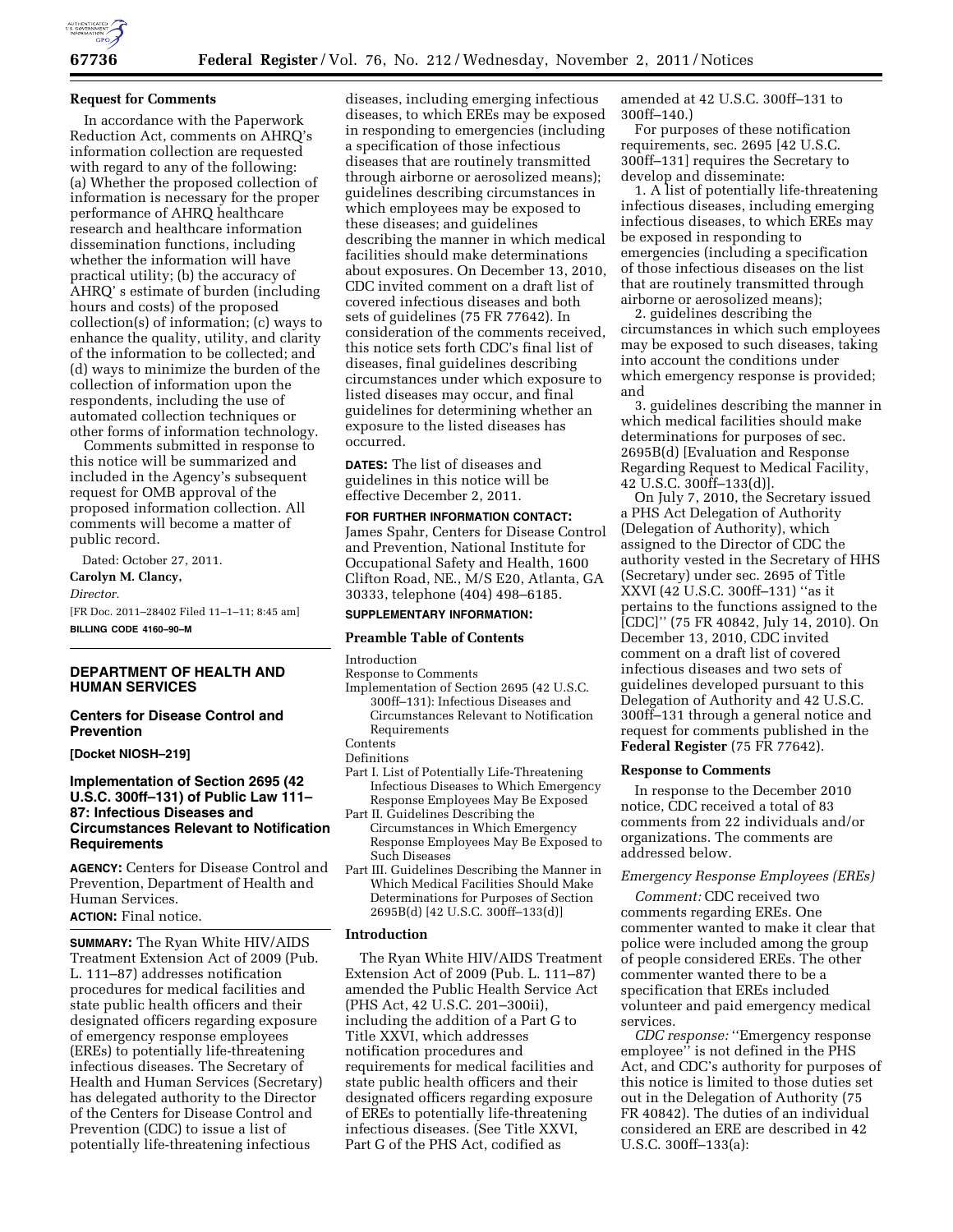[i]f an emergency response employee believes that the employee may have been exposed to an infectious disease by a victim of an emergency who was transported to a medical facility as a result of the emergency and if the employee attended, treated, assisted, or transported the victim pursuant to the emergency, then the designated officer of the employee shall, upon the request of the employee, carry out the duties described in subsection (b) regarding a determination of whether the employee may have been exposed to an infectious disease by the victim.

#### *Non-compliance*

*Comment:* CDC received one comment regarding non-compliance. The commenter noted that there was no mention of an administrative contact person or a process regarding noncompliance.

*CDC response:* The PHS Act addresses this issue in section 2695H [42 U.S.C. 300ff–139], which is outside the scope of this notice covering the Secretary's duties under sec. 2695 [42 U.S.C. 300ff– 131]. The December 13, 2010, **Federal Register** notice was limited to those duties assigned to CDC through the Secretary's Delegation of Authority (75 FR 40842).

#### *Designated officers*

*Comment:* CDC received one comment regarding designated officers. The commenter noted that the designated officer position needs to be better developed.

*CDC response:* The PHS Act does not provide a definition of ''designated officer,'' except that 42 U.S.C. 300ff–136 provides for selection of such officer by the public health officer of each state. The December 13, 2010, **Federal Register** notice was limited to those duties assigned to CDC through the Secretary's Delegation of Authority (75 FR 40842). Development of the designated officer position is beyond the scope of the Delegation and this notice.

### *Definitions*

The December 13, 2010, general notice and request for comments provided definitions only where such were necessary for clarification of CDC's approach to developing the disease list and guidelines as assigned to CDC through the Secretary's Delegation of Authority (75 FR 40842). CDC received five comments regarding definitions. One commenter approved of the definitions.

*Comment:* Two commenters wanted to either use the word ''communicable'' instead of ''infectious'' or to add the word ''communicable'' in front of ''infectious.''

*CDC response:* To ensure consistency in interpretation of terms used in the

PHS Act and in the guidelines, CDC is mirroring the Act's language in its guidelines to the extent feasible. Title XXVI, Part G of the PHS Act refers only to the word ''infectious'' and not to the word ''communicable.'' Furthermore, the ability of the infectious diseases included in the draft to be transmitted from person to person is addressed in their specification as ''transmitted by contact or body fluid exposures,'' ''transmitted through aerosolized airborne means,'' or ''transmitted through aerosolized droplet means.'' In addition, Part III, ''Guidelines Describing the Manner in Which Medical Facilities Should Make Determinations for Purpose of Section 2695B(d) [42 U.S.C. 300ff–133(d)],'' in several places requires consideration of ''infectious disease that was possibly contagious at the time of the potential exposure incident.'' Therefore the requested wording change was not made.

*Comment:* Two commenters requested that the word ''exposed'' be redefined as ''any contact direct or indirect with a person in which there is a risk of transmission of an infectious agent to an ERE.''

*CDC response:* CDC did not redefine "exposed." The existing definition is clear and there was concern that the word ''contact'' could lead to misinterpretations.

## *List of Potentially Life-Threatening Infectious Diseases (Part I)*

Under sec. 2695 of Title XXVI (42 U.S.C. 300ff–131), CDC, through the Delegation of Authority by the Secretary of HHS, must issue a list of potentially life-threatening infectious diseases, including emerging infectious diseases, to which EREs may be exposed in responding to emergencies (including a specification of those infectious diseases that are routinely transmitted through airborne or aerosolized means). CDC received 45 comments regarding its proposed disease list.

CDC received a number of positive comments in support of the proposed disease list. For example, one commenter was pleased to see the addition of hepatitis C to the disease list. Another commenter supported finalization of the disease list. Two commenters stated that they agreed with the list of *Potentially Life-Threatening Infectious Diseases: Routinely Transmitted by Contact or Body Fluid Exposures* and the list of *Potentially Life-Threatening Infectious Diseases: Routinely Transmitted Through Aerosolized Airborne Means.* Two commenters appreciated the language in the document permitting amendments

to the list in the future as warranted by new scientific information or emerging diseases.

*Comment:* Two commenters felt that there should not be two separate lists, one listing diseases with aerosolized airborne transmission and the other listing diseases with aerosolized droplet transmission. They requested there be a single specification for the list of lifethreatening infectious diseases that identifies disease routinely transmitted through airborne or aerosolized means. In contrast, others supported this approach. One commenter ''agrees with these definitions [regarding aerosolized airborne and aerosolized droplet transmission and the corresponding lists] and appreciates the thoroughness and clarity in which they are written,'' and stated that ''[t]his will permit our members to implement the revised requirements with accuracy and consistency.'' Two other commenters provided very similar supportive comments.

*CDC response:* CDC holds that having two separate lists most accurately represents the epidemiology of the diseases on the respective lists and mirrors usual infection control terminology, which will facilitate comprehension and optimal implementation of the Act. Therefore, the two separate lists (aerosolized airborne transmission and aerosolized droplet transmission) have been retained.

Commenters also asked CDC to consider amending the disease list by adding or removing conditions.

*Comment:* One commenter recommended that all multi-drugresistant organisms (MDROs) be added to the disease list to establish documentation and surveillance for these organisms. Five other commenters specifically wanted methicillin-resistant *Staphylococcus aureus* (MRSA) and other resistant organisms [for example *E. coli* ST131 and vancomycin-resistant enterococci (VRE)] to be added to the disease list.

*CDC response:* Because documentation and surveillance activities are beyond the scope of 42 U.S.C. 300ff–131, the addition of MDROs for the purpose of documentation and surveillance to the disease list is not warranted. CDC's authority for purposes of this final notice is limited to those duties assigned to CDC through the Secretary's Delegation of Authority (75 FR 40842).

Regarding the addition of MRSA and other resistant organisms (ST131 and VRE) for the purposes of notification, exposure alone without clinical infection would not necessitate any type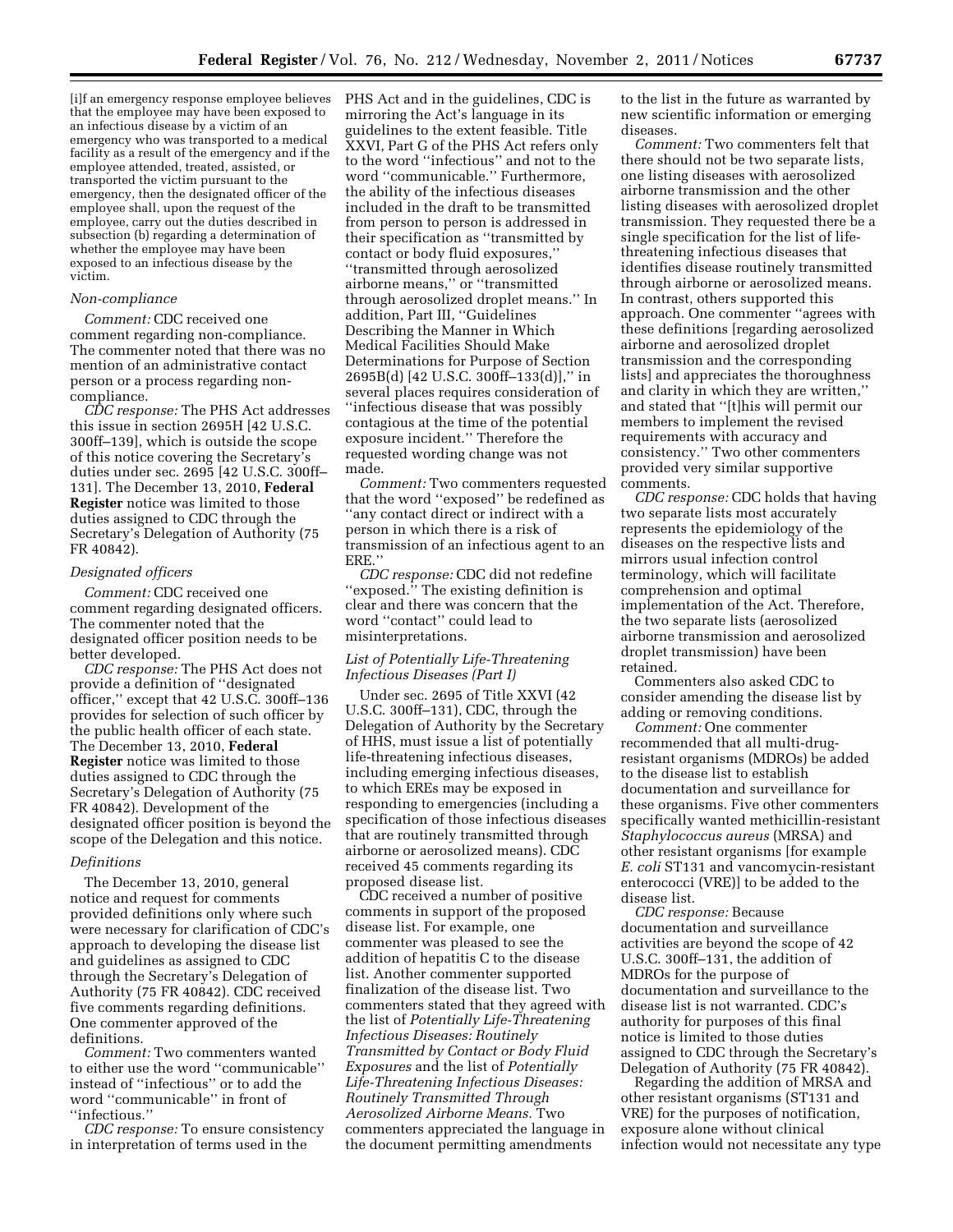of screening or prophylactic treatment.1 MRSA, in particular, has become common and contemporary treatment of clinical conditions such as wound infections or cellulitis associated with abscesses, carbuncles, or furuncles routinely covers for MRSA until culture results allow for the narrowing of antibiotic coverage.2 Therefore, CDC has not added MRSA, ST131, VRE, or MDROs in general to the list of diseases.

*Comment:* Five commenters wanted anthrax to be added to the disease list.

*CDC response:* Anthrax remains an endemic public health threat through annual epizootics in certain areas of the United States. Cutaneous anthrax can be transmitted human to human via drainage from lesions and is potentially fatal if left untreated; <sup>3</sup> therefore, cutaneous anthrax has been added to the list of *Potentially Life-Threatening Infectious Diseases: Routinely Transmitted by Contact or Body Fluid Exposures.* Inhalation and gastrointestinal anthrax are not contagious from human to human and are not included in this list; they are, however, addressed in a newly added list of *Potentially Life-Threatening Infectious Diseases Caused by Agents Potentially Used for Bioterrorism or Biological Warfare.* 

*Comment:* One commenter requested that syphilis be added to the disease list.

*CDC response:* While the transmission of syphilis via accidental needlestick injury may be a theoretical concern, there is only one case report of its occurrence in the medical literature, and even in that case, it is not clear whether active infection was due to a needlestick injury. Syphilis due to needlestick injury does not pose a significant public health risk to health care workers, and syphilis has not been added to the list.

*Comment:* Eight commenters desired that seasonal influenza and/or novel influenza be added to the disease list.

*CDC response:* CDC recognizes that influenza infections are potentially lifethreatening. Therefore, CDC has

expanded the influenza viruses included on the list of *Potentially Life-Threatening Infectious Diseases: Routinely Transmitted Through Aerosolized Droplet Means* to broaden them beyond just avian influenza A viruses, but still avoid overburdening the reporting system. To achieve this, CDC has modified the list to specify novel influenza A viruses, as defined by the Council of State and Territorial Epidemiologists (CSTE).4 This specification includes avian influenza and adds other influenza A strains of animal origin and other new or unique reassortments. Regarding overburdening the reporting system, sec. 2695G(e) [42 U.S.C. 300ff–138(e)] states:

In any case in which the Secretary determines that, wholly or partially as a result of a public health emergency that has been determined pursuant to section 319(a), individuals or public or private entities are unable to comply with the requirements of this part, the Secretary may, not withstanding any other provision of law, temporarily suspend, in whole or in part, the requirements of this part as the circumstances reasonably require.

*Comment:* Eight commenters suggested that pertussis be added to the disease list.

*CDC response:* CDC recognizes that pertussis is a highly communicable disease and is potentially lifethreatening. Pertussis has been associated with significant adult morbidity.5 Additionally, an exposed and subsequently infected ERE might carry this highly contagious disease home to young children, and pertussis is associated with an increased number of fatalities in the very young.6 Therefore, CDC has added pertussis to the list of *Potentially Life-Threatening Infectious Diseases: Routinely Transmitted Through Aerosolized Droplet Means.* 

*Comment:* One commenter noted that bioterrorist agents were not specifically mentioned in the disease list.

*CDC response:* The Select Agents list maintained by HHS 7 lists biological agents that have the potential to pose a severe threat to human health and that may be used or adapted for bioterrorist attacks. Those agents on the list that are routinely transmitted human to human

7 42 CFR 73.3, 73.4.

are already listed in Part I ''List of Potentially Life-Threatening Infectious Diseases to Which EREs Might be Exposed.'' CDC recognizes that the other agents on the Select Agents list would not typically exhibit human-to-human transmission or be considered contagious threats. However, in the setting of potential intentional modification to artificially increase transmissibility or lethality and deployment as bioweapons (potentially in quantities far greater than would naturally be encountered), atypical pathways of transmission may occur. In this case, EREs may be exposed by entering contaminated environments to care for victims and by exposure to contaminated individuals from those environments. Thus, CDC has added to the definition of exposed (''or, in the case of a select agent, from a surface or environment contaminated by the agent to an ERE.'') and created the disease list category *Potentially Life-Threatening Infectious Diseases Caused by Agents Potentially Used for Bioterrorism or Biological Warfare.* This disease list category includes diseases caused by any transmissible agent included in the HHS Select Agents List including those that are not routinely transmitted human to human but may be transmitted via exposure to contaminated environments.8

*Comment:* One commenter requested rabies be removed from the disease list or that CDC add an explanation of its presence on the list.

*CDC response:* Rabies is an almost universally fatal viral disease that has no reliable treatment; therefore, if an exposure to the rabies virus has occurred, the best hope for prevention of the disease is timely post-exposure immunization (i.e., rabies vaccine with or without Human Rabies Immunoglobulin). Rabies virus is present in the saliva, nervous tissue, and spinal fluid of humans with the disease, and it is recommended protocol that a contact investigation be conducted and recommendations for any necessary post-exposure immunization be made any time there has been a diagnosis of rabies in a human patient.9 Thus, a brief explanation has been added regarding rabies exposure, and CDC will retain rabies on the list of *Potentially Life-Threatening Infectious Diseases:* 

<sup>1</sup>Liu C, *et al.* Clinical practice guidelines by the Infectious Diseases Society of America for the treatment of methicillin-resistant *Staphylococcus aureus* infections in adults and children. Infectious Disease Society of America Guidelines. January 4, 2011. *[http://cid.oxfordjournals.org/content/early/](http://cid.oxfordjournals.org/content/early/2011/01/04/cid.ciq146.full.pdf+html)  [2011/01/04/cid.ciq146.full.pdf+html.](http://cid.oxfordjournals.org/content/early/2011/01/04/cid.ciq146.full.pdf+html)* Accessed July 14, 2011.

<sup>2</sup>Liu C, *et al.* Clinical practice guidelines by the Infectious Diseases Society of America for the treatment of methicillin-resistant *Staphylococcus aureus* Infections in adults and children. Infectious Disease Society of America Guidelines. January 4, 2011. *[http://cid.oxfordjournals.org/content/early/](http://cid.oxfordjournals.org/content/early/2011/01/04/cid.ciq146.full.pdf+html)  [2011/01/04/cid.ciq146.full.pdf+html](http://cid.oxfordjournals.org/content/early/2011/01/04/cid.ciq146.full.pdf+html)*. Accessed July 14, 2011.

<sup>3</sup> Gold H. Anthrax: a report of 117 cases. AMA Arch Int Med 1955;96:387–96.

<sup>4</sup>Council of State and Territorial Epidemiologists. Novel influenza A virus infections: 2010 Case Definition. CSTE Position Statement Number: 09– ID–43. *[http://www.cdc.gov/osels/ph](http://www.cdc.gov/osels/ph_surveillance/nndss/casedef/novel_influenzaA.htm)*\_*surveillance/ [nndss/casedef/novel](http://www.cdc.gov/osels/ph_surveillance/nndss/casedef/novel_influenzaA.htm)*\_*influenzaA.htm.* Accessed July 18, 2011.

<sup>5</sup> De Serres G, *et al.* Morbidity of pertussis in adolescents and adults. J Infect Dis 2000;182:174– 9.

<sup>6</sup>CDC. Pertussis—United States, 2001—2003. MMWR 2005;54:1283–6.

<sup>8</sup>**Note:** 42 CFR 73 specifies special reporting requirements for Select Agents independent of these guidelines.

<sup>9</sup>CDC. Human Rabies Prevention—United States, 2008: Recommendations of the Advisory Committee on Immunization Practices. MMWR 2008;57:1– 26,28.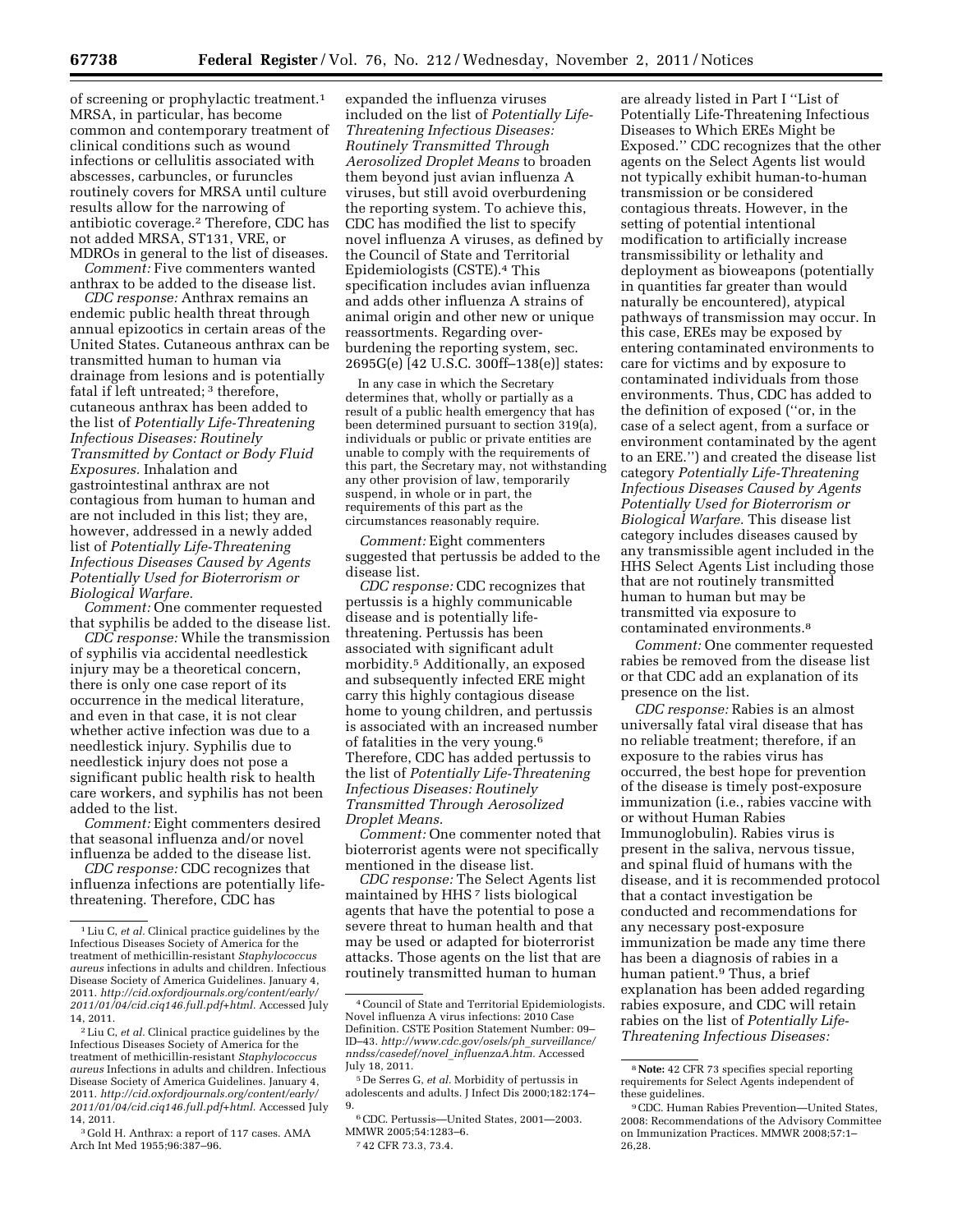## *Routinely Transmitted by Contact or Body Fluid Exposures.*

*Comment:* Two commenters recommended that certain diseases such as SARS–CoV, smallpox, avian influenza, and aerosolizable spores (*i.e.*, anthrax) be listed on a separate list rather than on the main list.

*CDC response:* CDC appreciates this comment. Accordingly, anthrax (except for the cutaneous manifestation) and smallpox (Variola virus) have been placed in the disease list category *Potentially Life-Threatening Infectious Diseases Caused by Agents Potentially Used for Bioterrorism or Biological Warfare.* SARS–CoV and avian influenza (now included as a ''novel influenza'') will remain under *Potentially Life-Threatening Infectious Diseases: Routinely Transmitted Through Aerosolized Droplet Means*  because this accurately reflects their mode of transmission.

Guidelines Describing the Circumstances in Which Employees May Be Exposed (Part II).

In this final notice, ''exposed'' is defined as ''to be in circumstances in which there is recognized risk for transmission of an infectious agent from a human source to an ERE 10 or, in the case of a Select Agent, from a surface or environment contaminated by the agent to an ERE.'' See discussion of the inclusion of Select Agents, above. CDC received three comments regarding this section.

One commenter supported the way that Part I ''List of Potentially Lifethreatening Infectious Diseases to Which Emergency Response Employees May Be Exposed'' clearly outlined the various methods of disease transmission (contact or body fluid exposures, aerosolized airborne, and aerosolized droplet) that are utilized in determining risk of exposure. The other two commenters made substantive requests.

*Comment:* One commenter requested that aerosolized airborne and aerosolized droplet means of transmission be addressed separately in Part II ''Guidelines Describing the Circumstances in Which Such Employees May Be Exposed to Such Diseases'' as they were in Part I.

*CDC response:* CDC determined that there was benefit in the current approach to discussing aerosolized airborne and aerosolized droplet transmission in the same section in Part II, limiting redundancy by providing language common to the two modes of transmission only once.

*Comment:* The final commenter requested that CDC provide more information about exposures, but did not specify what additional information was desired.

*CDC response:* There was not enough specificity provided with this comment for CDC to formulate a response. Additionally, CDC believes that the current content of the exposures description is sufficient.

## *Guidelines Describing the Manner in Which Medical Facilities Should Make Determinations (Part III)*

Section 2695B(d) [42 U.S.C. 300ff– 133(d)] specifies that medical facilities shall evaluate the facts submitted in an ERE's request to make a determination of whether, on the basis of the medical information possessed by the facility regarding the victim involved, the emergency response employee was exposed to an infectious disease included on the list issued pursuant to sec. 2695(a)(1) [42 U.S.C. 300ff– 131(a)(1)] and sets certain parameters on these responses. CDC received six comments regarding medical facilities.

Two commenters were supportive of the medical facility guidelines. One supported making the proposed guidelines final. The other was in agreement with the proposed criteria for making determination of exposure when responding to appropriate requests by an employer; the individual felt such interaction would result in the best determination.

*Comment:* Three commenters did not feel comfortable with the medical facilities' authority to determine exposure. One commenter felt that the guidance should not allow a medical facility to overrule the designated officer's determination that an exposure had occurred. Two commenters noted that Part III ''Guidelines Describing the Manner in Which Medical Facilities Should Make Determination for Purposes of Section 2695B(d) [42 U.S.C. 300ff–133(d)]'' appears to require medical facilities to conduct a second exposure evaluation, and they felt that the role of a medical facility should be solely to determine if a patient had a disease transmissible by aerosols, and if so, to provide information to the designated officer who would notify all potentially exposed EREs. One commenter stated that medical facility management and exposure guidelines are not adequate and will not work well.

*CDC response:* CDC notes that the role and responsibilities of medical facilities are specified in some detail in the

statute in sec. 2695B(d), (e), (f) [42 U.S.C. 300ff–133(d), (e), (f)]. In addition, sec. 2695B(g) [42 U.S.C. 300ff–133(g)] specifies the role of the public health officer in resolving differences of opinion between designated officers and medical facilities.

### *Notification*

Under sec. 2695B(c)(2) [42 U.S.C. 300ff–133(c)(2)], a request for notification with respect to victims assisted shall be in writing and signed by the designated officer involved, and shall contain a statement of the facts collected pursuant to subsection (b)(1). Additionally, under sec. 2695B(e) [42 U.S.C. 300ff–133(e)], after receiving a request, a medical facility must make the applicable response as soon as is practicable, but not later than 48 hours after receiving the request. CDC received nine comments regarding notification.

*Comment:* Three commenters felt that the requirement for a written request was not practical. Of these commenters, two advocated for the use of modern technology allowing requests to be in a documented verbal or electronic form followed by a written communication. Three commenters felt that the 48-hour time frame for response by the medical facility is too long and that this time frame may unnecessarily restrict or delay notifications to EREs. One commenter felt there was a problem with medical facilities taking responsibility for notifying exposed EREs of lab results that were available a day or two after the victim arrived at the facility.

*CDC response:* Processes specified in the PHS Act cannot be altered through the guidelines published in this final notice. Moreover, the scope of this final notice is limited to those duties assigned to CDC through the Secretary's Delegation of Authority (75 FR 40842).

*Comment:* One commenter requested additional clarification or emphasis that the statute requires medical facilities to notify EREs of possible exposure to TB and that the facilities notify the designated officers of the ERE agencies regarding the newly added airborne and droplet transmitted diseases.

*CDC response:* CDC has placed TB on the list of *Potentially Life-Threatening Infectious Diseases: Routinely Transmitted Through Aerosolized Airborne Means;* thus it will require routine notification. Additionally, sec. 2695(c) of Title XXVI [42 U.S.C. 300ff– 131(c)] addresses dissemination by requiring that CDC, as delegated by the Secretary of HHS, shall transmit to State public health officers copies of the list and guidelines it developed with the request that the officers disseminate

<sup>10</sup>Siegel JD, Rhinehart E, Jackson M, Chiarello L, and the Healthcare Infection Control Practices Advisory Committee. 2007 Guideline for Isolation Precautions: Preventing Transmission of Infectious Agents in Healthcare Settings. *[http://www.cdc.gov/](http://www.cdc.gov/hicpac/pdf/isolation/Isolation2007.pdf) [hicpac/pdf/isolation/Isolation2007.pdf.](http://www.cdc.gov/hicpac/pdf/isolation/Isolation2007.pdf)* Accessed September 23, 2010.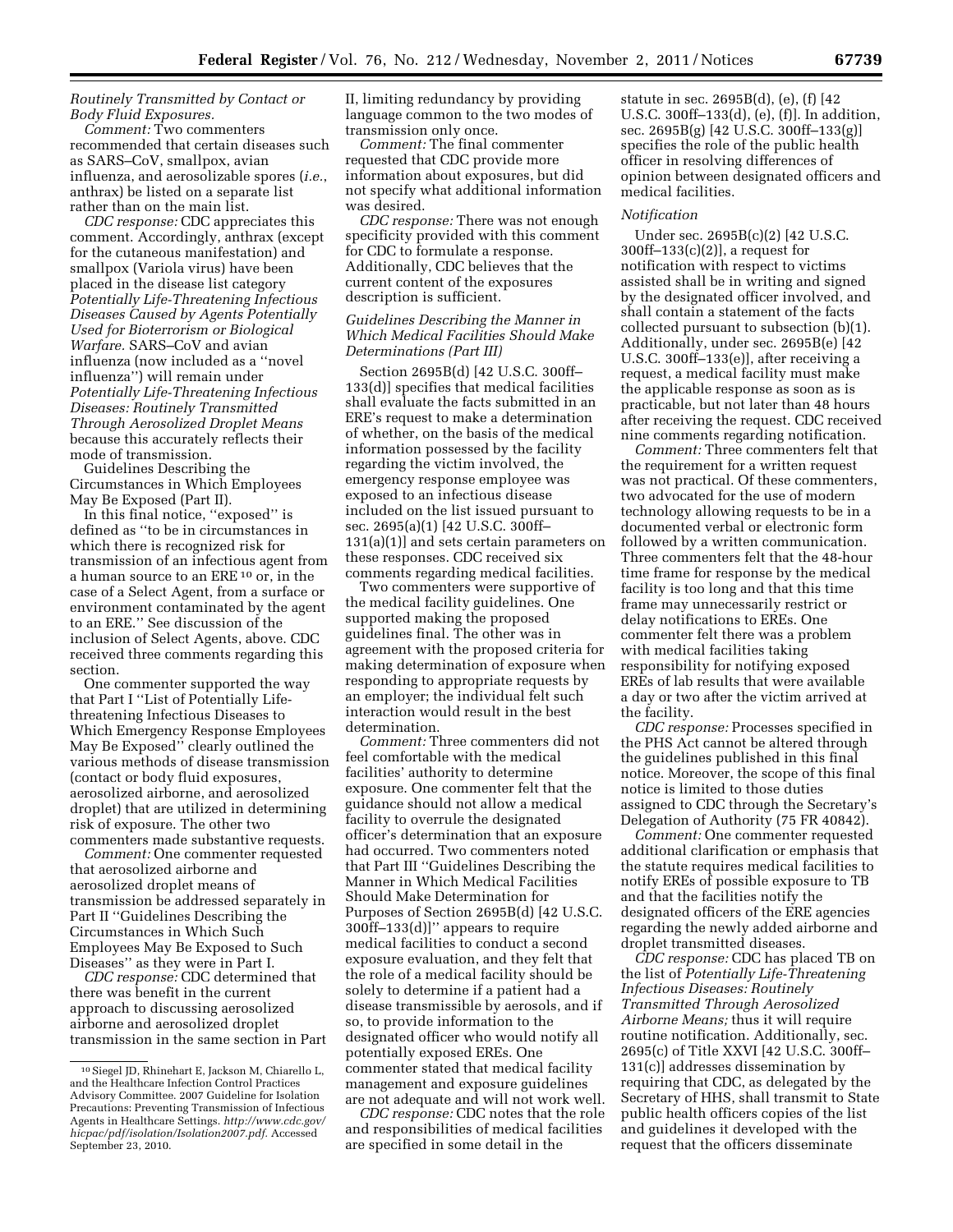such copies as appropriate throughout the State and make such copies available to the public.

*Comment:* One commenter felt that non-transporting emergency response employees should be included in notifications.

*CDC response:* As previously noted, ''emergency response employee'' is not defined in the PHS Act and CDC's authority for purposes of this notice is limited to those duties set out in the Delegation of Authority (75 FR 40842). The duties of an individual considered an ERE are described in 42 U.S.C. 300ff– 133(a) as having ''attended, treated, assisted, or transported the victim pursuant to the emergency.''

## *HIPAA*

CDC received three comments regarding the Health Insurance Portability and Accountability Act of 1996 (HIPAA), which provides confidentiality for patients' protected health information, including health conditions, treatments, or payment records. In general, HIPAA rules would apply to EREs and medical facilities caring for the victims of emergencies.

*Comment:* One commenter recommended the addition of a statement directing ERE companies to provide appropriate requests to medical facilities while also adhering to HIPAA rules in the process.

*CDC response:* CDC, in consultation with the HHS Office for Civil Rights, notes that the HIPAA rules regarding privacy of individually identifiable health information apply to HIPAA covered entities and, to some extent, to their business associates. Those ERE companies that are HIPAA covered entities or business associates must adhere to the relevant HIPAA rules. While ERE companies that are neither HIPAA covered entities nor their business associates are not subject to HIPAA, we expect that the designated officers of all ERE companies will only request relevant information of medical facilities; i.e., whether there was sufficient information to determine whether the emergency response employee involved had been exposed and, if so, what determination did the facility make. What information can be requested and reported can be found in sec. 2695C(a)(1), (2) [42 U.S.C. 300ff– 134(a)(1), (2)] and sec. 2695D(a)(1), (2) and (b)(1)–(3) [42 U.S.C. 300ff–135(a)(1),  $(2)$  and  $(b)(1)–(3)$ ]. Section 2695G(c) [42] U.S.C. 300ff–138(c)] states that ''[t]his part may not be construed to authorize or require any medical facility, any designated officer of emergency response employees, or any such employee, to disclose identifying

information with respect to a victim of an emergency or with respect to an emergency response employee.''

*Comment:* Two commenters recommended a clear statement that notification of source patient test results or other information is not a HIPAA violation.

*CDC response:* CDC, in consultation with the HHS Office for Civil Rights, notes that under the HIPAA Privacy Rule, if a law requires the disclosure of individually identifiable health information, a covered entity (such as a medical facility) may comply with such statute provided that the disclosure complies with and is limited to the relevant requirements of such law. Public Law 111–87 requires medical facilities that make determinations as to whether EREs have been exposed to an infectious disease to notify the designated officer who submitted the request. If the determination is that the employee has been exposed, the medical facility shall provide the name of the infectious disease involved and the date on which the victim of the emergency was transported by EREs to the facility. Other than this information, Public Law 111–87 does not authorize medical facilities to disclose identifying information with respect to either a victim of an emergency or an ERE. A medical facility would not violate HIPAA by complying with this requirement of the PHS Act.

#### *Patient Testing*

CDC received four comments regarding testing victims of emergencies for potentially life-threatening infectious diseases. Results of such tests are generally needed for medical facilities to make definitive determinations about potential ERE exposures.

*Comment:* Three commenters noted that there are state laws allowing for the testing of victims if an ERE can document an exposure; one of these three commenters recommended it be stated that State and local laws be used when they are more expansive than the Federal law.

*CDC response:* CDC has not added that specific statement to this final notice, because it is outside the scope of this notice, which is limited to those duties assigned to CDC through the Secretary's Delegation of Authority. However, Section 2695G(f) [42 U.S.C. 300ff–138(f)] states that ''[n]othing in this part shall be construed to limit the application of State or local laws that require the provision of data to public health authorities.''

*Comment:* One commenter requested that CDC strongly recommend patient testing.

*CDC response:* Patient testing is not authorized under sec. 2695G(b) [42 U.S.C. 300ff–138(b)], which specifically states that ''this part may not, with respect to victims of emergencies, be construed to authorize or require a medical facility to test any such victim for an infectious disease.''

#### *General*

CDC received 7 general comments not focused on a specific part of the December 13, 2010, **Federal Register**  notice.

*Comment:* Two commenters stated that the Act is important and urged CDC to move as quickly as possible to implement.

*CDC response:* CDC agrees and is working toward that end.

*Comment:* Two commenters recommended that more research is needed regarding how to protect EREs, and encouraged the National Institute for Occupational Safety and Health (NIOSH) to conduct more research.

*CDC response:* CDC agrees that this remains an important area of investigation.

*Comment:* One commenter recommended that Title XXVI, Part G of the PHS Act be a standalone Public Law.

*CDC response:* The requested action is outside the scope of this final notice and Delegation of Authority.

*Comment:* One commenter recommended that CDC/NIOSH facilitate a structured process to engage key stakeholders in development of any regulation and guidance materials related to the Ryan White HIV/AIDS Treatment Extension Act.

*CDC response:* CDC appreciates this comment and agrees that transparency and stakeholder involvement are extremely important. This is why CDC published its draft guidance in the **Federal Register** and requested public comments to assist in development of the final guidance. Even after this final notice is issued, CDC will encourage stakeholders to continue to provide comments and intends to establish a Web site to facilitate ongoing communication.

*Comment:* One commenter stated that he or she supports and would be willing to participate in pre-rabies vaccination for wildlife rehabilitators and others who volunteer or are employed working with animals.

*CDC response:* Although CDC appreciates this response, this topic is outside the scope of this notice and the Delegation of Authority.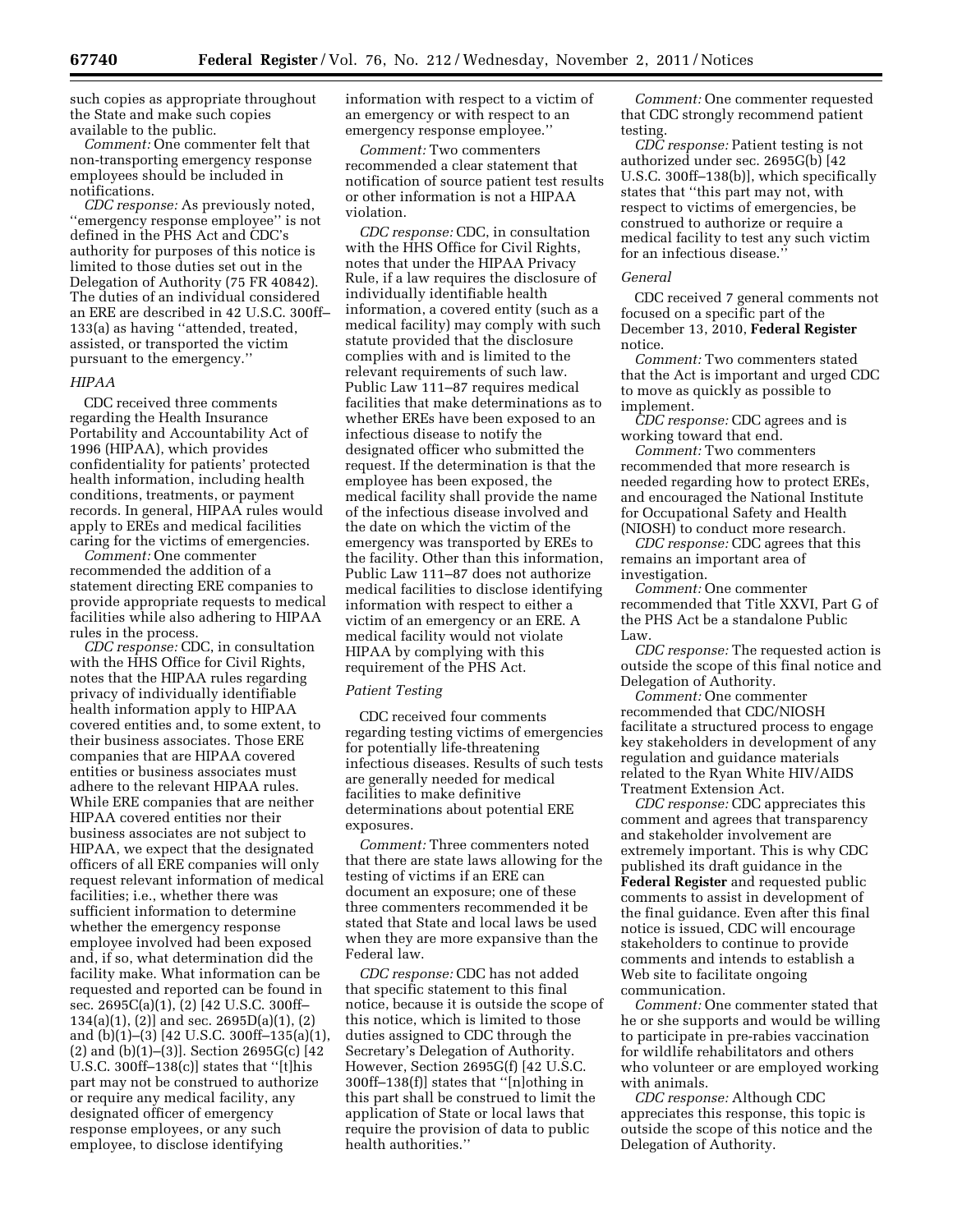#### **Final Notice**

For the reasons discussed in the preamble, CDC amends Implementation of Section 2695 (42 U.S.C. 300ff–131) Public Law 111–87: Infectious Diseases and Circumstances Relevant to Notification Requirements as follows:

## **Implementation of Section 2695 (42 U.S.C. 300ff–131) Public Law 111–87: Infectious Diseases and Circumstances Relevant to Notification Requirements**

The Ryan White HIV/AIDS Treatment Extension Act of 2009 11 (Pub. L. 111– 87) amended the Public Health Service Act (PHS Act, 42 U.S.C. 201–300ii) and addresses notification procedures and requirements for medical facilities and state public health officers and their designated officers regarding exposure of emergency response employees (EREs) to potentially life-threatening infectious diseases.12 (See Title XXVI, Part G of the PHS Act, codified as amended at 42 U.S.C. 300ff–131 to 300ff–140). This document sets forth the final list of diseases to which these provisions apply; final guidelines describing circumstances under which exposure to listed diseases may occur, and final guidelines for determining whether an exposure to the listed diseases has occurred, as required by the Act. The final list of diseases and guidelines incorporate comments received by CDC on a draft list and guidelines (75 FR 77642, December 13, 2010).

## **Contents**

• Definitions

• Part I. List of Potentially Life-Threatening Infectious Diseases to Which Emergency Response Employees May Be Exposed.

• Part II. Guidelines Describing the Circumstances in Which Emergency Response Employees May Be Exposed to Such Diseases.

• Part III. Guidelines Describing the Manner in Which Medical Facilities Should Make Determinations for Purposes of Section 2695B(d) [42 U.S.C. 300ff–133(d)].

#### **Definitions**

The following definitions are used in the list of diseases and guidelines:

*Aerosol* means tiny particles or droplets suspended in air. These range in diameter from about 0.001 to 100  $µm.<sup>13</sup>$ 

*Aerosolized transmission* means person-to-person transmission of an infectious agent through the air by an aerosol. See ''aerosolized airborne transmission'' and ''aerosolized droplet transmission.''

*Aerosolized airborne transmission*  means person-to-person transmission of an infectious agent by an aerosol of small particles able to remain airborne for long periods of time. These are able to transmit diseases on air currents over long distances, to cause prolonged airspace contamination, and to be inhaled into the trachea and lung.14

*Aerosolized droplet transmission*  means person-to-person transmission of an infectious agent by large particles only able to remain airborne for short periods of time. These generally transmit diseases through the air over short distances (approximately 6 feet), do not cause prolonged airspace contamination, and are too large to be inhaled into the trachea and lung.15

*Contact or body fluid transmission*  means person-to-person transmission of an infectious agent through direct or indirect contact with an infected person's blood or other body fluids.16

Baron PA, Willeke K, eds. Aerosol measurement: Principles, Techniques, and Applications. Second edition. New York: John Wiley & Sons, Inc. 2001.

14Baron P. Generation and Behavior of Airborne Particles (Aerosols). PowerPoint Presentation. U.S. Department of Health and Human Services, Centers for Disease Control and Prevention, National Institute for Occupational Safety and Health, Division of Applied Technology. *[http://www.cdc.](http://www.cdc.gov/niosh/topics/aerosols/pdfs/Aerosol_101.pdf) [gov/niosh/topics/aerosols/pdfs/Aerosol](http://www.cdc.gov/niosh/topics/aerosols/pdfs/Aerosol_101.pdf)*\_*101.pdf.*  Accessed September 22, 2011.

Siegel JD, Rhinehart E, Jackson M, Chiarello L, and the Healthcare Infection Control Practices Advisory Committee. 2007 Guideline for Isolation Precautions: Preventing Transmission of Infectious Agents in Healthcare Settings. *[http://www.cdc.gov/](http://www.cdc.gov/hicpac/pdf/isolation/Isolation2007.pdf) [hicpac/pdf/isolation/Isolation2007.pdf.](http://www.cdc.gov/hicpac/pdf/isolation/Isolation2007.pdf)* Accessed September 22, 2011.

15Baron P. Generation and Behavior of Airborne Particles (Aerosols). PowerPoint Presentation. U.S. Department of Health and Human Services, Centers for Disease Control and Prevention, National Institute for Occupational Safety and Health, Division of Applied Technology. *[http://www.cdc.](http://www.cdc.gov/niosh/topics/aerosols/pdfs/Aerosol_101.pdf) [gov/niosh/topics/aerosols/pdfs/Aerosol](http://www.cdc.gov/niosh/topics/aerosols/pdfs/Aerosol_101.pdf)*\_*101.pdf.*  Accessed September 22, 2011.

Siegel JD, Rhinehart E, Jackson M, Chiarello L, and the Healthcare Infection Control Practices Advisory Committee. 2007 Guideline for Isolation Precautions: Preventing Transmission of Infectious Agents in Healthcare Settings. *[http://www.cdc.gov/](http://www.cdc.gov/hicpac/pdf/isolation/Isolation2007.pdf) [hicpac/pdf/isolation/Isolation2007.pdf.](http://www.cdc.gov/hicpac/pdf/isolation/Isolation2007.pdf)* Accessed September 22, 2011.

16Siegel JD, Rhinehart E, Jackson M, Chiarello L, and the Healthcare Infection Control Practices Advisory Committee. 2007 Guideline for Isolation

*Exposed* means to be in circumstances in which there is recognized risk for transmission of an infectious agent from a human source to an ERE 17 or, in the case of a Select Agent, from a surface or environment contaminated by the agent to an ERE.

*Potentially life-threatening infectious disease* means an infectious disease to which EREs may be exposed and that has reasonable potential to cause death or fetal mortality in either healthy EREs or in EREs who are able to work but take medications or are living with conditions that might impair host defense mechanisms.

## **Part I. List of Potentially Life-Threatening Infectious Diseases to Which Emergency Response Employees May Be Exposed**

The *List of Potentially Life-Threatening Infectious Diseases to Which Emergency Response Employees May Be Exposed* is divided into four sections: Diseases routinely transmitted by contact or body fluid exposures, those routinely transmitted through aerosolized airborne means, those routinely transmitted through aerosolized droplet means, and those caused by agents potentially used for bioterrorism or biological warfare. Diseases often have multiple transmission pathways. However, for purposes of this classification, diseases routinely transmitted via the aerosol airborne or aerosol droplet routes are so classified, even if other routes, such as contact transmission, also occur. CDC will continue to monitor the scientific literature on these and other infectious diseases. In the event that CDC determines that a newly emerged infectious disease fits criteria for inclusion in the list of potentially lifethreatening infectious diseases required by the Ryan White HIV/AIDS Treatment Extension Act of 2009, CDC will amend the list and add the disease.

*A. Potentially Life-Threatening Infectious Diseases: Routinely Transmitted by Contact or Body Fluid Exposures* 

• Anthrax, cutaneous (*Bacillus anthracis*)

• Hepatitis B (HBV)

• Hepatitis C (HCV)

Precautions: Preventing Transmission of Infectious Agents in Healthcare Settings. *[http://www.cdc.gov/](http://www.cdc.gov/hicpac/pdf/isolation/Isolation2007.pdf) [hicpac/pdf/isolation/Isolation2007.pdf.](http://www.cdc.gov/hicpac/pdf/isolation/Isolation2007.pdf)* Accessed September 22, 2011.

17Siegel JD, Rhinehart E, Jackson M, Chiarello L, and the Healthcare Infection Control Practices Advisory Committee. 2007 Guideline for Isolation Precautions: Preventing Transmission of Infectious Agents in Healthcare Settings. *[http://www.cdc.gov/](http://www.cdc.gov/hicpac/pdf/isolation/Isolation2007.pdf) [hicpac/pdf/isolation/Isolation2007.pdf.](http://www.cdc.gov/hicpac/pdf/isolation/Isolation2007.pdf)* Accessed September 22, 2011.

<sup>11</sup>The Ryan White Act (Pub. L. 111–87) amended the Public Health Service Act (PHS Act, 42 U.S.C. 201–300ii), including the addition of a Part G to Title XXVI.

<sup>12</sup>See Title XXVI, Part G of the PHS Act, codified as amended at 42 U.S.C. 300ff–131 to 300ff–140.

<sup>13</sup>Baron P. Generation and Behavior of Airborne Particles (Aerosols). PowerPoint Presentation. U.S. Department of Health and Human Services, Centers for Disease Control and Prevention, National Institute for Occupational Safety and Health, Division of Applied Technology. *[http://www.cdc.](http://www.cdc.gov/niosh/topics/aerosols/pdfs/Aerosol_101.pdf) [gov/niosh/topics/aerosols/pdfs/Aerosol](http://www.cdc.gov/niosh/topics/aerosols/pdfs/Aerosol_101.pdf)*\_*101.pdf.*  Accessed September 22, 2011.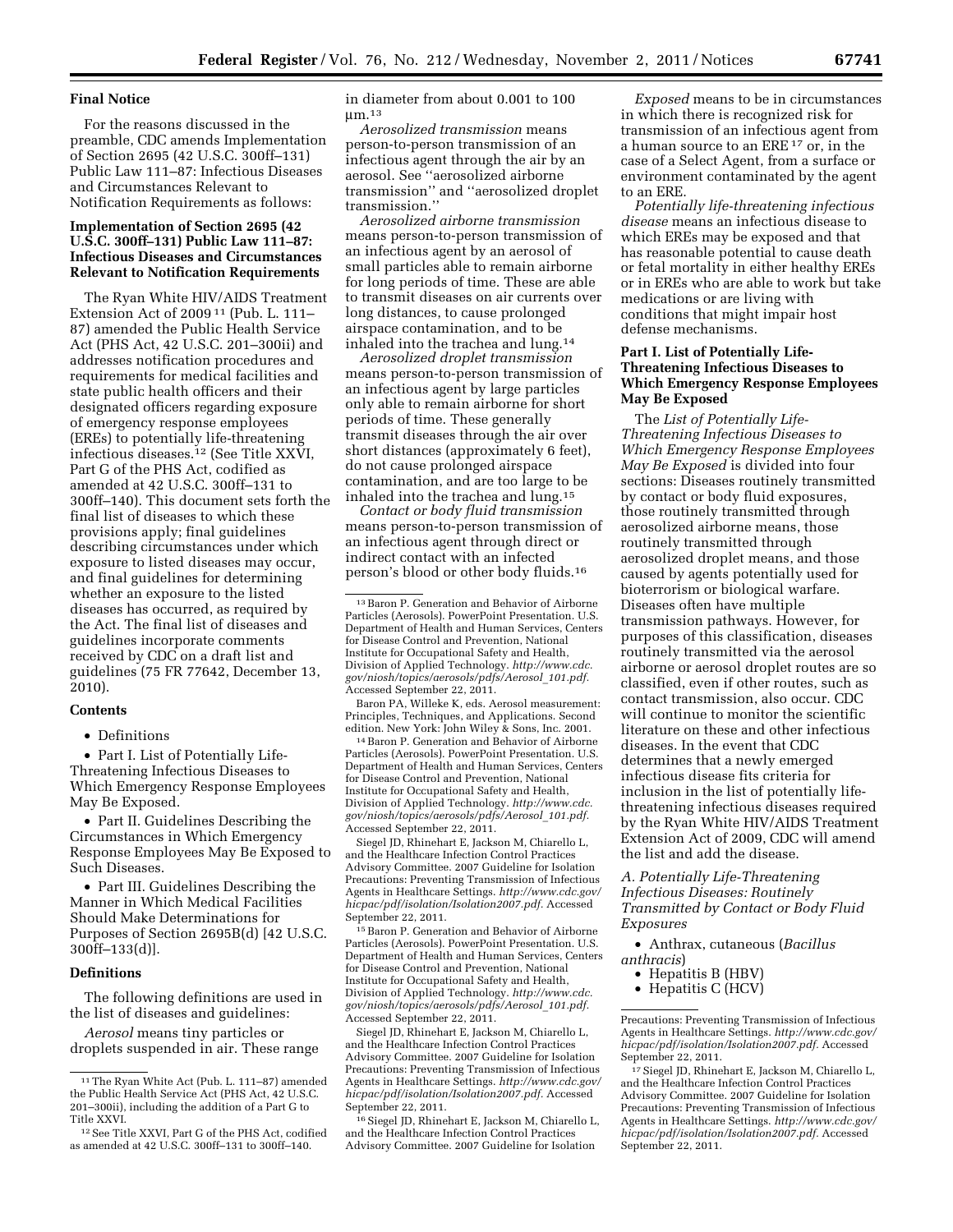• Human immunodeficiency virus (HIV)

- Rabies (Rabies virus)
- Vaccinia (Vaccinia virus)

• Viral hemorrhagic fevers (Lassa, Marburg, Ebola, Crimean-Congo, and other viruses yet to be identified) 18

## *B. Potentially Life-Threatening Infectious Diseases: Routinely Transmitted Through Aerosolized Airborne Means*

These diseases are included within ''those infectious diseases on the list that are routinely transmitted through airborne or aerosolized means.'' 19

• Measles (Rubeola virus)

• Tuberculosis (*Mycobacterium tuberculosis*)—infectious pulmonary or laryngeal disease; or extrapulmonary (draining lesion)

• Varicella disease (*Varicella zoster*  virus)—chickenpox, disseminated zoster

## *C. Potentially Life-Threatening Infectious Diseases: Routinely Transmitted Through Aerosolized Droplet Means*

These diseases are included within ''those infectious diseases on the list that are routinely transmitted through airborne or aerosolized means.'' 20

• Diphtheria (*Corynebacterium diphtheriae*)

• Novel influenza A viruses as defined by the Council of State and Territorial Epidemiologists (CSTE) 21

• Meningococcal disease (*Neisseria meningitidis*)

- Mumps (Mumps virus)
- Pertussis (*Bordetella pertussis*)
- Plague, pneumonic (*Yersinia pestis*)
- Rubella (German measles; Rubella

#### virus) • SARS-CoV

## *D. Potentially Life-Threatening Infectious Diseases Caused by Agents Potentially Used for Bioterrorism or Biological Warfare*

These diseases include those caused by any transmissible agent included in the HHS Select Agents List.22 Many are

21Council of State and Territorial Epidemiologists, Position Statement Number: 09– ID–43. Available at *[http://www.cdc.gov/osels/ph](http://www.cdc.gov/osels/ph_surveillance/nndss/casedef/novel_influenzaA.htm)*\_ *[surveillance/nndss/casedef/novel](http://www.cdc.gov/osels/ph_surveillance/nndss/casedef/novel_influenzaA.htm)*\_*influenzaA.htm*  (Accessed July 18, 2011).<br><sup>22</sup> 42 CFR 73.3, 73.4.

not routinely transmitted human to human but may be transmitted via exposure to contaminated environments. (See the special note in Part II.C for further explanation.) The HHS Select Agents List is updated regularly and can be found on the National Select Agent Registry Web site: *[http://www.selectagent.gov/.](http://www.selectagent.gov/)* 

## **Part II. Guidelines Describing the Circumstances in Which Emergency Response Employees May Be Exposed to Such Diseases**

*A. Exposure to Diseases Routinely Transmitted Through Contact or Body Fluid Exposures* 

Contact transmission is divided into two subgroups: Direct and indirect. Direct transmission occurs when microorganisms are transferred from an infected person to another person without a contaminated intermediate object or person. Indirect transmission involves the transfer of an infectious agent through a contaminated intermediate object or person.

Contact with blood and other body fluids may transmit the bloodborne pathogens HIV, HBV, and HCV. When EREs have contact circumstances in which differentiation between fluid types is difficult, if not impossible, all body fluids are considered potentially hazardous. In the Occupational Safety and Health Administration (OSHA) Bloodborne Pathogens Standard, an exposure incident is defined as a ''specific eye, mouth, other mucous membrane, non-intact skin, or parenteral contact with blood or other potentially infectious materials that results from the performance of an employee's duties.'' 23

Occupational exposure to cutaneous anthrax would include exposure of an ERE's nonintact skin or mucous membrane to drainage from a cutaneous anthrax lesion; percutaneous injuries with sharp instruments potentially contaminated with lesion drainage should also be considered exposures. Contact with blood or other bodily fluids is not thought to pose a significant risk for anthrax transmission. Occupational exposure to rabies would include exposure of an ERE's wound, nonintact skin, or mucous membrane to saliva, nerve tissue, or cerebral spinal fluid from an infected individual. Percutaneous injuries with contaminated sharp instruments should be considered exposures because of potential contact with infected nervous tissue. Intact skin contact with infectious materials or contact only with blood, urine, or feces is not thought to pose a significant risk for rabies transmission. Occupational exposures of concern to vaccinia would include contact of mucous membranes (eyes, nose, mouth, *etc.*) or non-intact skin with drainage from a vaccinia vaccination site or other mucopurulent lesion caused by vaccinia infection.

### *B. Exposure to Diseases Routinely Transmitted Through Airborne or Aerosolized Means*

Occupational exposure to pathogens routinely transmitted through aerosolized airborne transmission may occur when an ERE shares air space with a contagious individual who has an infectious disease caused by these pathogens. Such an individual can expel small droplets into the air through activities such as coughing, sneezing and talking. After water evaporates from the airborne droplets, the dried out remnants can remain airborne as droplet nuclei. Occupational exposure to pathogens routinely transmitted through aerosolized droplet transmission may occur when an ERE comes within about 6 feet of a contagious individual who has an infectious disease caused by these pathogens and who creates large respiratory droplets through activities such as sneezing, coughing, and talking.

## *C. Special Note on Exposure to Diseases Transmitted by Agents Potentially Used for Bioterrorism or Biological Warfare*

The Select Agents list<sup>24</sup> maintained by HHS, lists biological agents and

 $\rm ^{24}$  Notwithstanding any notification procedures specified here, all reporting requirements that are required under 42 CFR part 73 remain applicable. The HHS Select Agents list is updated regularly and can be found on the National Select Agent Registry Web site: *[http://www.selectagent.gov/.](http://www.selectagent.gov/)* Agents on the HHS select agents list at the time of publication of this notice include the following:

42 CFR 73.3:

Botulinum neurotoxin producing species of Clostridium; Cercopithecine herpesvirus 1 (Herpes B virus); *Coccidioides posadasii*/*Coccidioides immitis; Coxiella burnetii;* Crimean-Congo haemorrhagic fever virus; Eastern Equine Encephalitis virus; Ebola viruses; *Francisella tularensis;* Lassa fever virus; Marburg virus; Monkeypox virus; Reconstructed replication competent forms of the 1918 pandemic influenza virus containing any portion of the coding regions of all eight gene segments (Reconstructed 1918 Influenza virus); *Rickettsia prowazekii; Rickettsia rickettsii;* South American Haemorrhagic Fever viruses (Junin, Machupo, Sabia, Flexal, Guanarito); Tick-borne encephalitis complex (flavi) viruses (Central European Tick-borne encephalitis, Far Eastern Tick-borne encephalitis [Russian Spring and Summer encephalitis, Kyasanur Forest disease, Omsk Hemorrhagic Fever]); Variola major virus (Smallpox virus) and Variola minor virus (Alastrim); *Yersinia pestis.* 

42 CFR 73.4:

*Bacillus anthracis; Brucella abortus; Brucella melitensis; Brucella suis; Burkholderia mallei*  (formerly *Pseudomonas mallei*); *Burkholderia* 

<sup>18</sup>For most viral hemorrhagic fevers (VHFs), routine transmission is limited to transmission from a zoonotic reservoir or direct contact with an infected person (*e.g.* Ebola virus, Marburg virus) or through arthropod-borne transmission (Rift Valley fever, Crimean-Congo hemorrhagic fever). For a small number of VHF viruses, transmission may occur through droplet transmission (*e.g.* Nipah virus), however prolonged close contact is likely necessary. Aerosol transmission does not occur in natural (non-laboratory) settings.

<sup>19</sup>Section 2695(b) [42 U.S.C. 300ff–131(b)].

<sup>20</sup>Section 2695(b) [42 U.S.C. 300ff–131(b)].

<sup>&</sup>lt;sup>23</sup> 29 CFR 1910.1030.